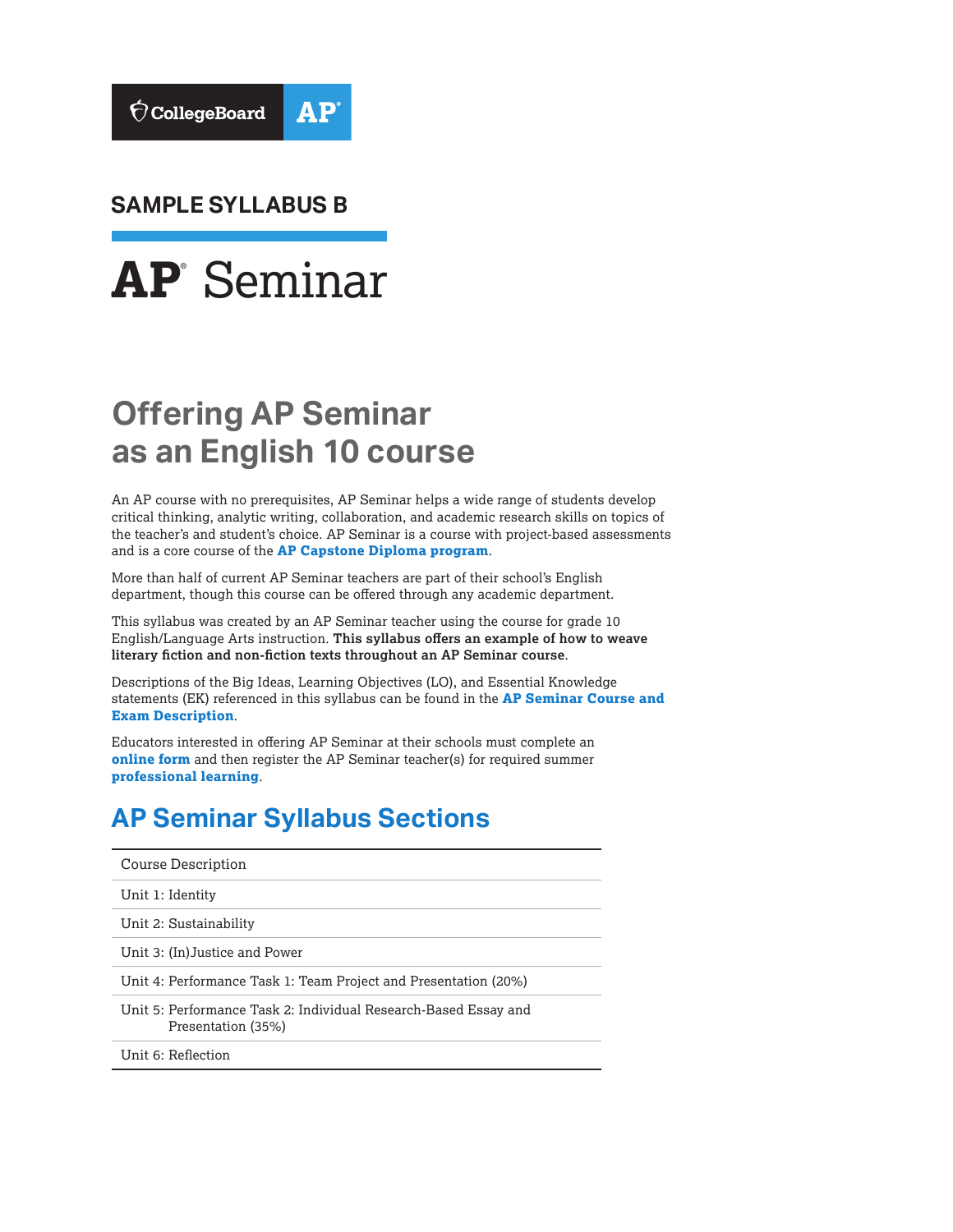# <span id="page-1-0"></span>**Course Description**

AP Seminar is a foundational course that engages students in cross-curricular conversations that explore the complexities of academic and real-world topics and issues by analyzing divergent perspectives. Using an inquiry framework, students practice reading and analyzing articles, research studies, and foundational, literary, and philosophical texts; listening to and viewing speeches, broadcasts, and personal accounts; and experiencing artistic works and performances. Students learn to synthesize information from multiple sources, develop their own perspectives in research-based written essays, and design and deliver oral and visual presentations, both individually and as part of a team. Ultimately, the course aims to equip students with the power to analyze and evaluate information with accuracy and precision in order to craft and communicate evidence-based arguments.

## Recommended Texts

*They Say, I Say* by Gerald Graff and Cathy Birkenstein

# Required Materials

| 3-ring binder with dividers     | Highlighters     | Pens/Pencils | Post-Its   |
|---------------------------------|------------------|--------------|------------|
| Loose leaf paper, college ruled | Note/index cards | Headphones   | Chromebook |

# Essentials for Success in this Course

- 1. Attendance/Tardiness/Discipline: The district policies will be followed and enforced. A seating chart will be put in place the second week of school, and you are expected to adhere to this, as it is meant to ensure focus and success for all students.
- 2. Responsibilities: You are responsible for the materials needed for this course. You will also be responsible for any and all work missed due to excused absences. Work missed due to unexcused absences will receive an automatic zero. Late work will be penalized. *No late work in a unit of study is accepted after the unit assessment.*
- 3. Preparation: Completion of homework and readings is essential. Being prepared gives you the opportunity to succeed on projects and assessments. As an AP Seminar student, you must understand that your studying is not finished until you have a thorough understanding of the topics covered in each unit. Not being prepared leads to poor performance and missing assignments.
- 4. Organization: You will be responsible for collecting handouts, taking notes, and keeping all these materials organized. In addition, you are responsible for keeping your online accounts, assignments, and materials easily accessible and manageable.
- 5. Participation: You are expected to participate in discussions and group work, answer when called upon, and be attentive to material being presented. Learning from others and sharing your learning is essential.
- 6. Respect: Respect the opinions and input of your classmates, their goals, and the goals of the teacher. Respect yourself by taking ownership of the things you produce, the knowledge you acquire, and the skills you learn.
- 7. AP Capstone Policy on Plagiarism and Falsification or Fabrication of Information: A student who fails to acknowledge the source or author of any and all information or evidence taken from the work of someone else through citation, attribution or reference in the body of the work, or through a bibliographic entry, will receive a score of 0 on that particular component of the AP Seminar and/or AP Research Performance Task. In AP Seminar, a team of students that fails to properly acknowledge sources or authors on the Team Multimedia Presentation will receive a group score of 0 for that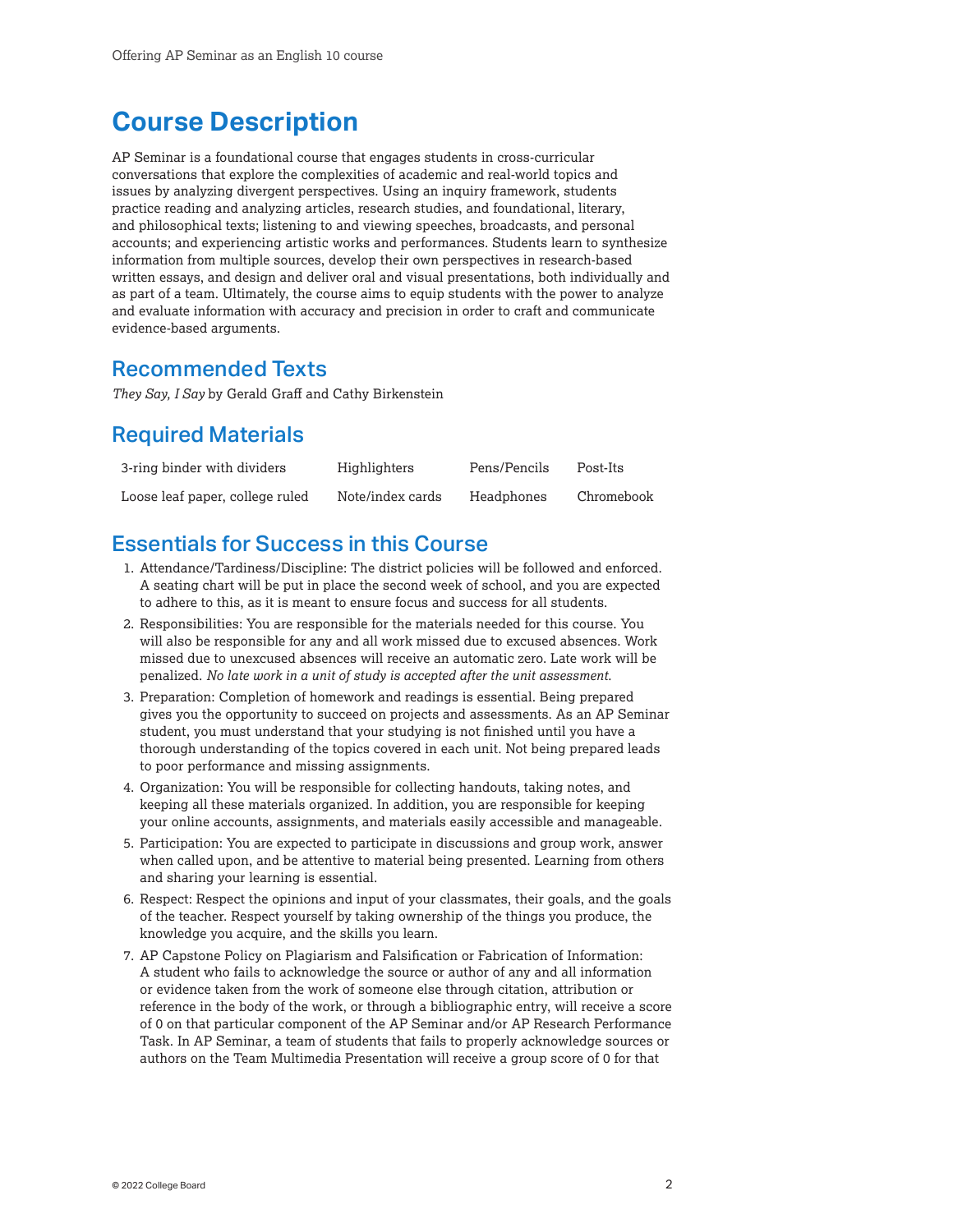component of the Team Project and Presentation. A student who incorporates falsified or fabricated information (e.g. evidence, data, sources, and/or authors) will receive a score of 0 on that particular component of the AP Seminar and/or AP Research Performance Task. In AP Seminar, a team of students that incorporates falsified or fabricated information in the Team Multimedia Presentation will receive a group score of 0 for that component of the Team Project and Presentation.

- 8. Help: Check with your teacher. She is often available before/after school or during the school day. You are strongly encouraged to meet with your teacher to discuss any problems you are having in this course. In addition, you can always reach out via email.
- 9. Commitment: Students are not to switch to a different hour of AP Seminar between first and second semesters. It is recommended that all students make a two-year commitment to this course and continue on to the AP Research course senior year.
- 10. Evaluation: You should expect one major, summative assessment for each unit. These will be in diverse formats but will always include a written argument and an oral presentation. You will be given multiple practice formative assignments, which will help you prepare for the summative assessments.
- 11. Exams: The midterm exam will be mandatory for all students. A final exam will be given to those students who do not take the AP test. The written final exam will be administered on the AP test date. The performance-based assessments which also will count toward final exam scores will take place in the weeks following May 7th.
- 12. Writing Format: All typed assignments must follow the proper format pertaining to topic/discipline. See Canvas/Google Classroom for handouts and web addresses to assist with this. Failure to do so will result in a significantly lower grade. You must be consistent with your appropriate format: MLA, APA, or Chicago.
- 13. Digital Portfolio: In an effort to assist students with proper citations and documentation of sources, [turnitin.com](https://turnitin.com) will be used for ALL out of class papers (IRR and IWA). All work submitted via the digital portfolio must be turned in on time without any identifying information. You will learn how to convert Microsoft documents as well as Google docs to PDFs because this is the preferred format for College Board submissions. Whenever you submit rough drafts and final drafts of your writing to the digital portfolio, you will also submit a copy via our Canvas classroom which *will* need to include identifying information.
- 14. Technology: Once you have received your district-provided device, it is required that you bring this to school each day. This is a research class, and as a result, technology is a critical component to this process. Also, you should be enrolled in the class via Canvas and/or Google Classroom. A link will be provided to you in class. Assignments, handouts, notes, tutorials, and a calendar will be posted through this system.

Additionally, research will undoubtedly involve various print and non-print primary and secondary sources. Students will be expected to use technology to access and manage information from databases that grant access to these sources. These may include, but are not limited to: the CORE and DOAJ databases and EBSCO (**<http://bit.ly/APCapstoneEBSCO>**).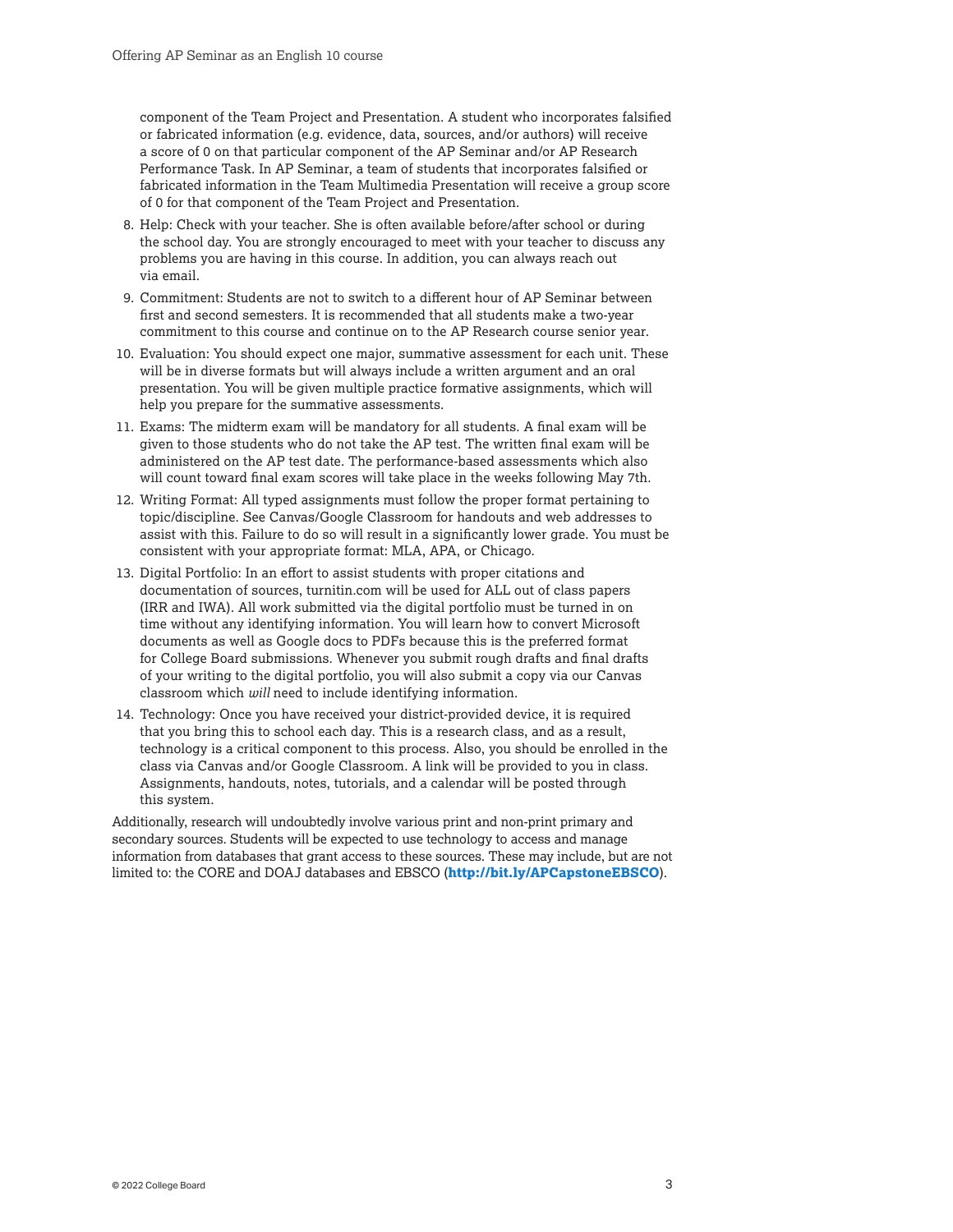# Units of Study and Assessments

### **Unit 1: Identity**

Identity Argumentative Essay (800 words) Personal Multimedia Presentation (3 mins) Reflection

## **Unit 2: Sustainability**

Problem-Based Argumentative Essay (1200 words) Solution-Based Presentation (Team) (8–10 mins) Oral Defense

### **Unit 3: Justice**

Problem-Based Argumentative Essay (2000 words) Solution-Based Presentation (Individual) (6–8 mins) Oral Defense

## **\*Midterm Exam (Practice AP Test)\***

**Unit 4: Performance Task 1 (20% of AP Score)** Individual Research Report (IRR) (50% of 20%) Team Multimedia Presentation and Defense (TMP) (50% of 20%)

## **Unit 5: Performance Task 2 (35% of AP Score)**

Individual Written Argument (IWA) (70% of 35%) Individual Multimedia Presentation (IMP) (20% of 35%) Oral Defense (10% of 35%)

## **\*\*AP Seminar End-of-the-Course Exam (45% of AP Score) or Final Exam\*\***

**Unit 6: Reflection** Showcase of Selected Research Project Professional Letter Commercial or Print Advertisement Written Reflection Feedback Survey for Teacher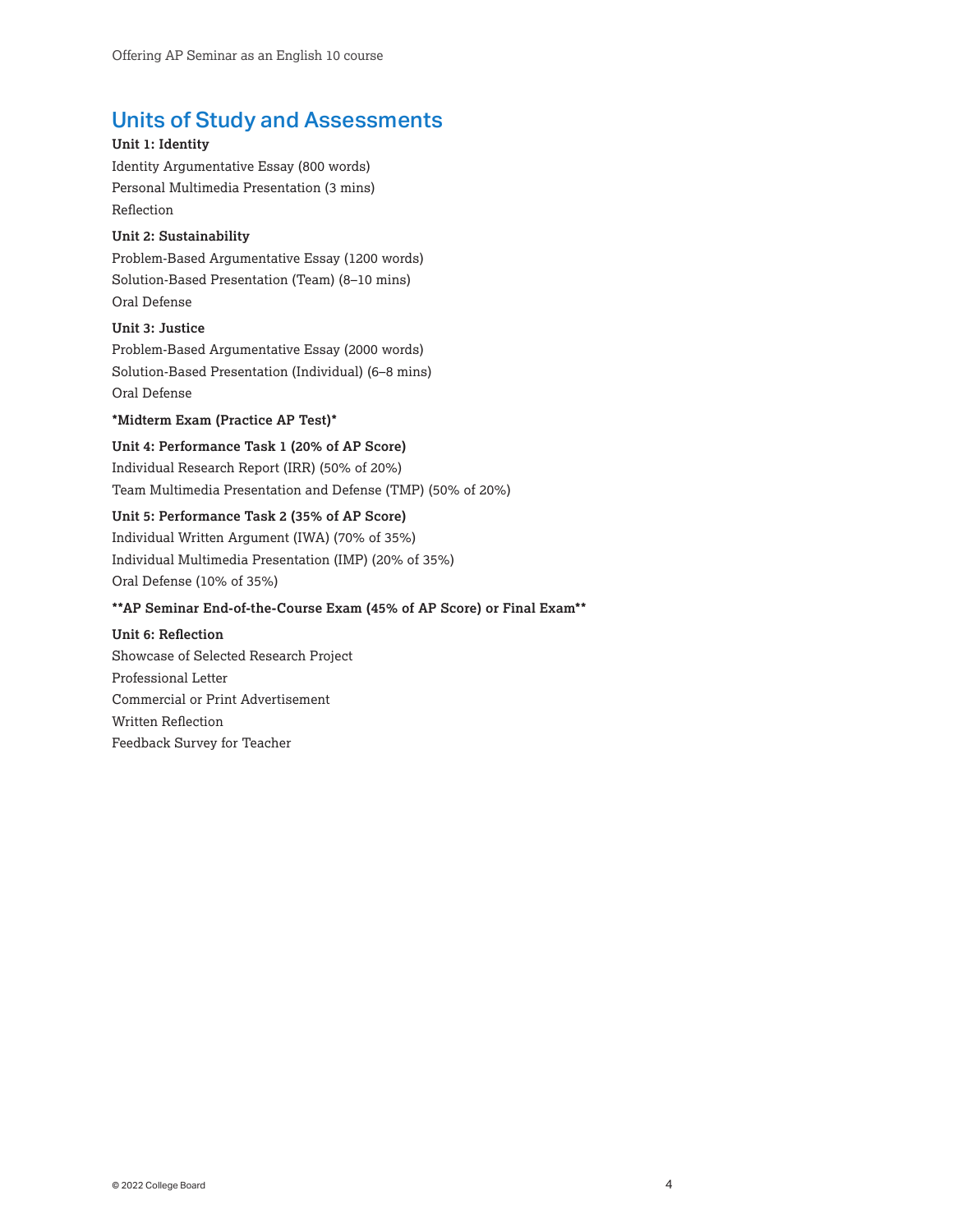# <span id="page-4-0"></span>**Unit 1: Identity**

#### **Weeks 1-3**

#### **Learning Objectives /Essential Knowledge:**

**E.K.** 1.1A1, 1.2A1, 1.2A2, 1.3A1, 1.4A3, 2.1A1, 2.1A2, 2.1A3, 2.1A4, 2.1B2, 3.1A1, 4.3A1, 4.3A2, 4.3A3, 4.3A4, 5.1B1, 5.1B4, 5.1C2

#### **Enduring Understandings:**

**E.U. 1.1** Personal interest and intellectual curiosity inspire investigation of topics or issues that may or may not be clearly defined. A well-crafted investigation explores the complexity of an issue or topic. Further inquiry can to unexpected conclusions, resolutions, innovations, or solutions.

**EU 1.2** Strengthening understanding of a concept or issue requires questioning existing ideas, using what is known to discover what is not known, and making connections to prior knowledge.

**EU 1.3** The investigative process is aided by the effective organization, management, and selection of resources and information. Appropriate technologies and tools enable the scholar to become more efficient, productive, and credible.

**EU 2.1** Authors express their ideas, perspectives and/ or arguments through their works. The first step in evaluating an author's perspective or argument is to comprehend it. Such comprehension requires reading, viewing, listening, and thinking critically.

**EU 3.1** Different perspectives often lead to competing and alternate arguments. The complexity of an issue emerges when people bring these differing, multiple perspectives to the conversation.

**EU 4.3** Responsible participation in the scholarly community requires acknowledging and respecting the prior findings and contributions of others.

**EU 5.1** How a perspective or argument is presented affects how people interpret or react to it. The same perspective or argument may be developed or presented differently depending on audience, purpose, and context.

#### **Assessments**

#### **Formative Assessment(s):**

- *Discussions (in class and online)*
- *Warmups*
- *Exit tickets*
- *Brainstorming (individually and in groups)*
- *Practice End-of-Course Exam (Parts A and B)*

## **Essential Questions:**

What is inquiry? How do I define *identity*?

How do my background, experiences, culture, education, and family affect my identity?

To what extent do institutions and policies emphasize conformity at the expense of individuality?

How will I convey my identity and/ or the definition of it to others?

What is argumentative writing?

What sources can I explore to enhance my understanding of the concept of (my) identity?

What graphics or audio could enhance my presentation as well as my audience's understanding of identity?

How do the various sources I have chosen contribute to my overall theme and thesis regarding identity?

How will I give credit to the sources I have chosen? What citation style is appropriate to my writing?

#### **Summative Assessment(s):**

- *Identity Argumentative Essay*
- *Identity Personal Multimedia Presentation*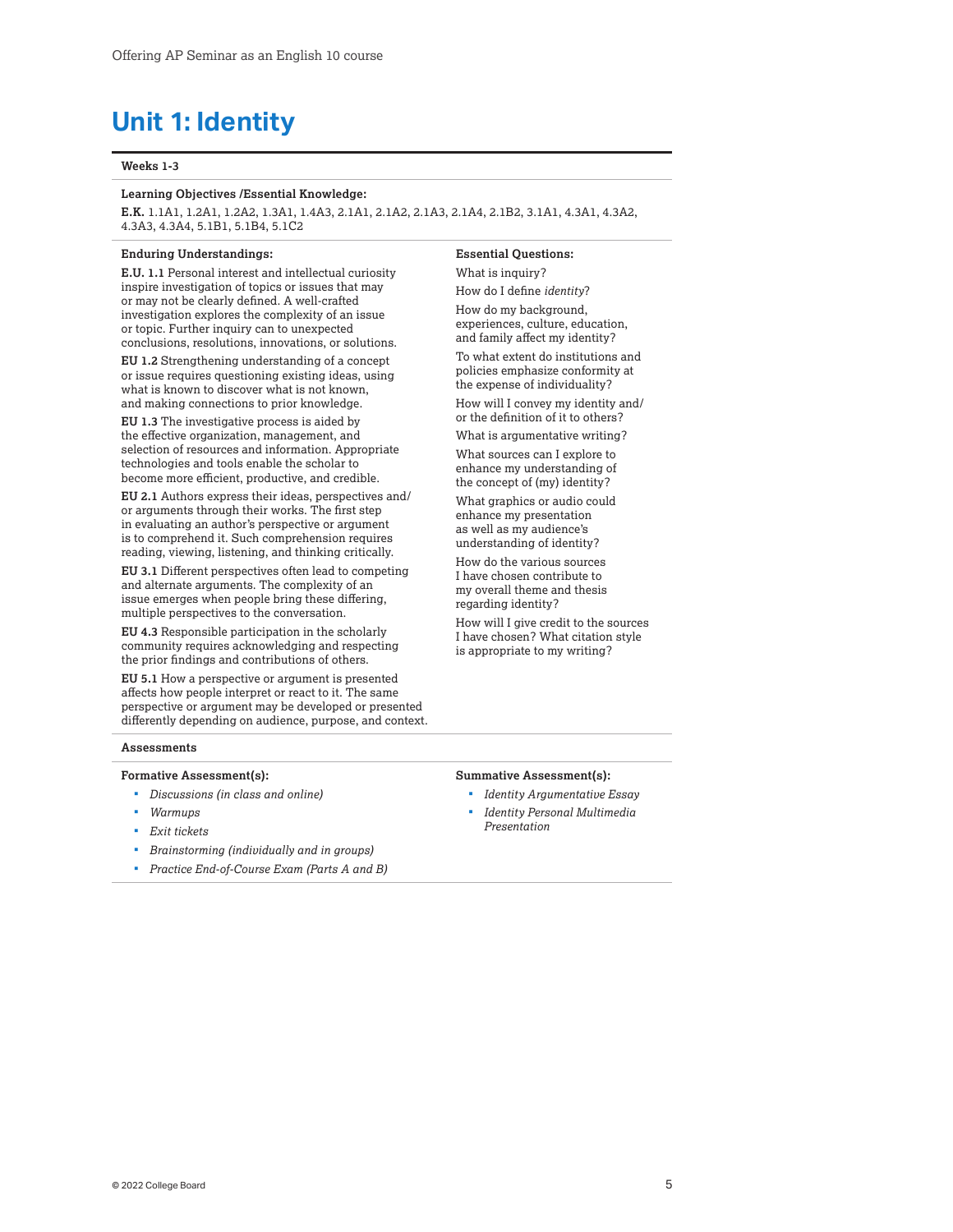#### **Learning Plan**

Activities/Tasks:

- 1. Students complete a preliminary search for sources that help to define Identity and share their sources in a classroom slides presentation. These will be a resource for the summative assessment.
- 2. Students will consider Sylvia Plath's "Mirror" and the evil Queen's "Mirror, mirror" as a starting point for one's own identity. Is it better to look within or without in order to convey identity? Create a chart to brainstorm how this happens. Students will write a poem reflecting the two sides: seeing oneself as others do, and seeing oneself through their own eyes.
- 3. Now, students will read two poems: Sharon Old's "My Son the Man" and "The Possessive". Students will discuss how family bonds can influence a person's identity. How does their own family influence their identity?
- 4. William Shakespeare's "The Seven Ages of Man" will help students to think about identity as something that everyone has in common. What connects all of us? What are the stages of life that all people experience? What can students add to this list? Modify? Subtract? Everyone experiences transformations throughout life. Students will consider Nicola D'Ascenzo's stained glass window when revising their "ages."
- 5. In conjunction with "The Seven Ages of Man", recognize the transformation of David Bowie through the years: '68, '70's, '83. What were you like in elementary, middle, and high school? How have you changed or transformed? Is this the same as others? How and how not? Think back to the chart you made with "Mirror". Add to the list how your own identity may or may not have transformed (song, book, movie, art, interests, etc.).
- 6. Next, students will analyze the *Souvenir of the Carlisle American School* photographs and read an excerpt from *School Days*. Students will demonstrate their understanding of these texts by describing the identities of the selected students pre and post American education. Was it acceptable to be different? Why or why not? What happened for these students to lose their identity? What was the frame of thinking for the people making the decisions for these students? How can someone maintain their own identity in a conformist society?
- 7. Students will watch and answer questions related to Chimamanda Adichie's TED Talk "The Danger of a Single Story." They will learn how to create a Works Cited entry for a speech, interview, or video.
- #phidentity. Take this time to talk to students about how this is one person's perspective. 8. Students will look at their own school as a resource for school identity. Is there such thing as a collective identity? What does PHN identity look like? Analyze the pictures students have tweeted about #phidentity. Is there a common thread? Where are the differences? Students will create an argument about why their picture most accurately illustrates
- 9. Alexandra Robbins's The Geeks Shall Inherit the Earth will be read at home. This excerpt will help students think about #phidentity and school culture. Is this an accurate portrayal of all schools? How does Whitney compare in the Mirror/Mirror activity? Where does she struggle to fit in? Stand out? Maintain her own identity? Does she have one? Students discuss in a socratic style conversation about conformity and identity.
- 10. School is a place that is the stepping stone for the next phase in life. That being said, Horace Mann's *The Common School Journal* argues the importance of such an experience. Next, students will consider John Taylor Gatto's *Against School* position in order to evaluate beyond the individual. To what extent do institutions and policies emphasize conformity at the expense of individuality? How does your schooling affect your future identity? Students will practice putting these perspectives in conversation which also learning how cite each source (Mann and Gatto) in MLA format.
- 11. Students will now complete the Identity Project consisting of a research-based argument essay, written reflection, and short in-class presentation. Students will self-assess their essay using the Individual Research Report rubric.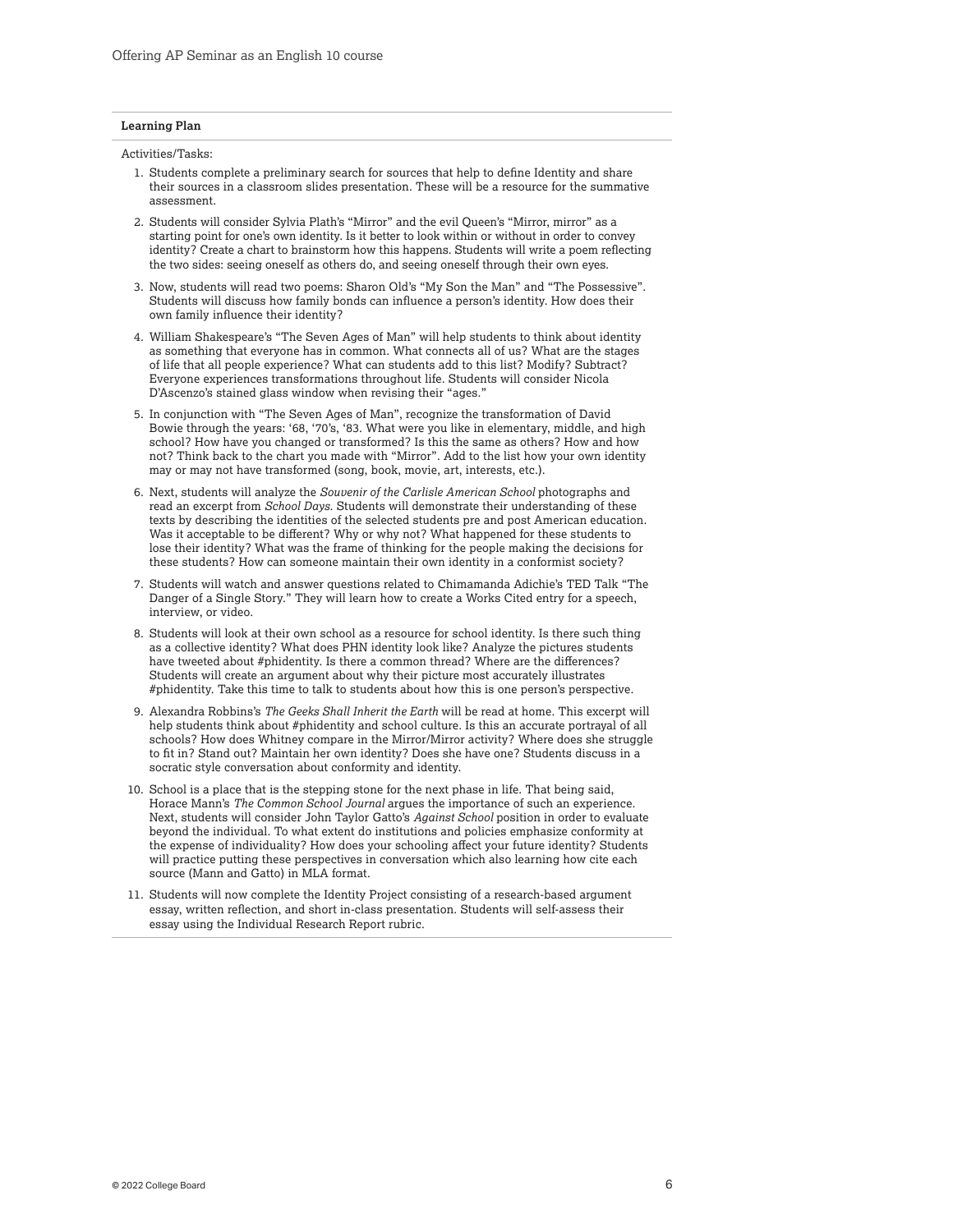#### **Summative Assessment**

Your summative assessment for this unit is comprised of:

1. Identity Argumentative Essay

800-word essay arguing your perspective on and definition of identity. Specifically, you will convince readers that one specific thing has the strongest influence on the formation of a person's identity. You must defend your position using evidence from several sources, and you also have the option to include specific details of your own experiences/background. Although you may acknowledge the other factors contributing to a person's identity, you must be consistent in your original argument that X has the strongest influence.

2. Identity Personal Presentation

A *2.5 - 3* minute in-class presentation during which you summarize your essay and convey your argument with classmates with the aid of Google Slides.

3. Identity Reflection Writing

A short reflective piece that should include obstacles you encountered, why/how you chose your writing style as well as your citation style, and strengths and weaknesses of your essay and research processes.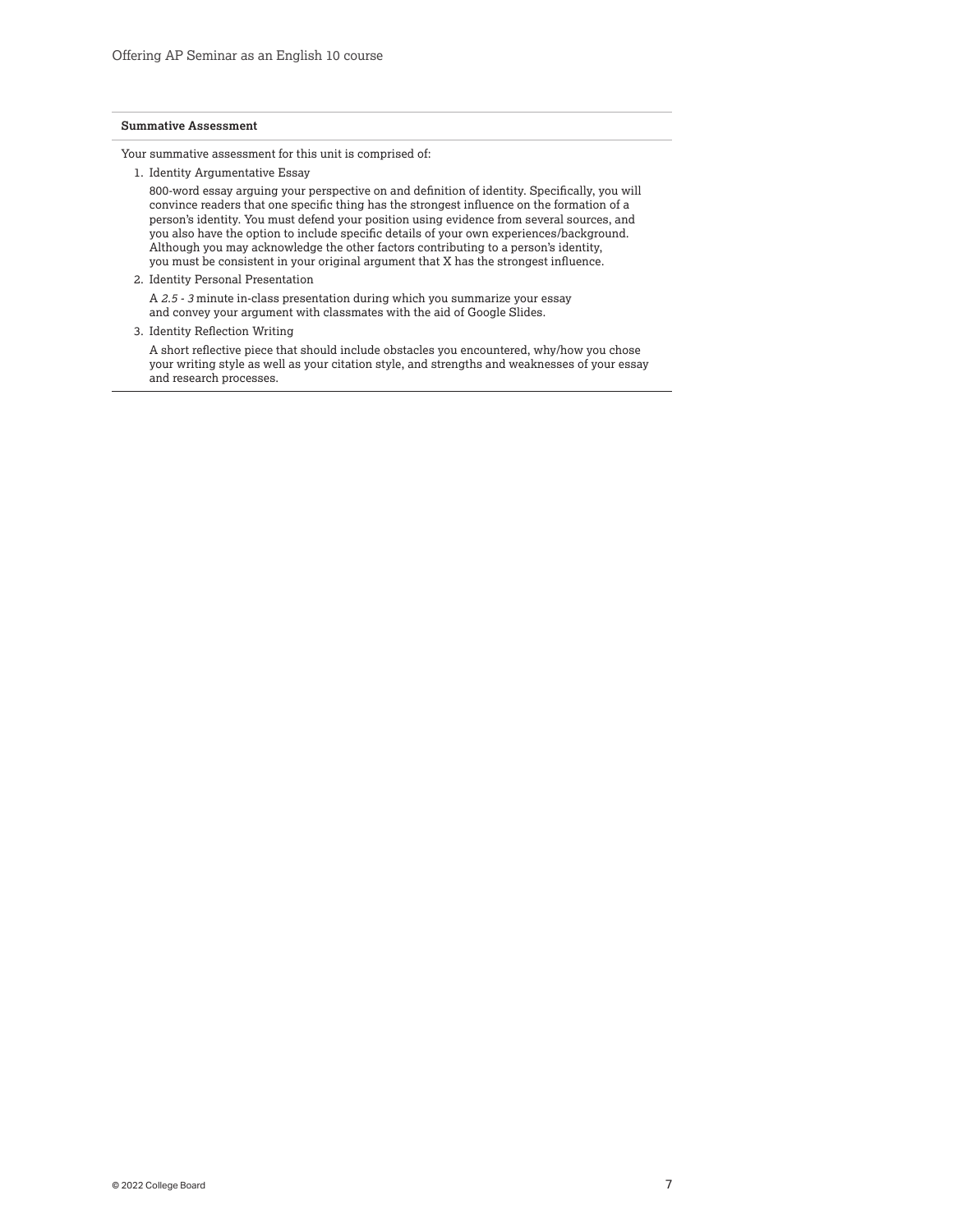# <span id="page-7-0"></span>**Unit 2: Sustainability**

#### **Weeks 4-10**

### **Learning Objectives /Essential Knowledges:**

**E.K.** All from Unit 1 and 1.1B1, 1.3A2, 1.3A3, 1.4A1, 1.4A2, 1.4A3, 2.1B1, 2.2A1, 2.2A2, 2.2A5, 2.2B1, 2.2B2, 2.2B3, 2.2B6, 2.2C1, 2.3B1, 3.1A2, 4.1A1, 4.1A2, 4.1A4, 4.1A5, 4.2A1, 4.2A2, 4.2A3, 4.2A4, 4.2B1, 4.3A5, 4.5A1, 5.1D1, 5.1E1, 5.2B1, 5.2B2, 5.2B3, 5.2B4

#### **Enduring Understandings:**

**EU 1.1** Personal interest and intellectual curiosity inspire investigation of topics or issues that may or may not be clearly defined. A well-crafted investigation explores the complexity of an issue or topic. Further inquiry can lead to unexpected conclusions, resolutions, innovations, or solutions.

**EU 1.3** The investigative process is aided by the effective organization, management, and selection of resources and information. Appropriate technologies and tools enable the scholar to become more efficient, productive, and credible.

**EU 1.4** The relevance and credibility of the source of information is determined by the context of its use.

**EU 2.1** Authors express their ideas, perspectives and/ or arguments through their works. The first step in evaluating an author's perspective or argument is to comprehend it. Such comprehension requires reading, viewing, listening, and thinking critically.

**EU 2.2** Authors choose evidence to shape and support their arguments. Individuals evaluate the line of reasoning and evidence to determine to what extent they believe or accept an argument.

**EU 2.3** Arguments have implications and consequences.

**EU 3.1** Different perspectives often lead to competing and alternate arguments. The complexity of an issue emerges when people bring these differing, multiple perspectives to the conversation.

**EU 4.1** Scholarly works convey perspectives and demonstrate effective reasoning that have been selected for the intended audience, purpose, and situation.

**EU 4.2** Scholars responsibly and purposefully engage with the evidence to develop a compelling argument or aesthetic rationale.

**EU 4.3** Responsible participation in the scholarly community requires acknowledging and respecting the prior findings and contributions of others.

**EU 4.5** Arguments, choices, and solutions present intended and unintended opportunities and consequences.

**EU 5.1** How a perspective or argument is presented affects how people interpret or react to it. The same perspective or argument may be developed or presented differently depending on audience, purpose, and context.

**EU 5.2** Teams are most effective when they draw on the diverse perspectives, skills, and backgrounds of team members to address complex, open-ended problems.

#### **Essential Questions:**

What is a line of reasoning? How can readers determine the validity of content and evidence? What is sustainability? What various forms does it take?

How has the concept of sustainability changed over time?

How does the media shape, as well as reflect, our definition of sustainability?

What issues in the world are related to sustainability?

What is the relationship between sustainability and self (identity)?

To what extent are multiple perspectives (cultures and ideas) necessary when discussing sustainability?

What are sustainable solutions?

How will students effectively communicate with group members to create a cohesive argument?

In what ways do different forms of media affect how an argument is perceived?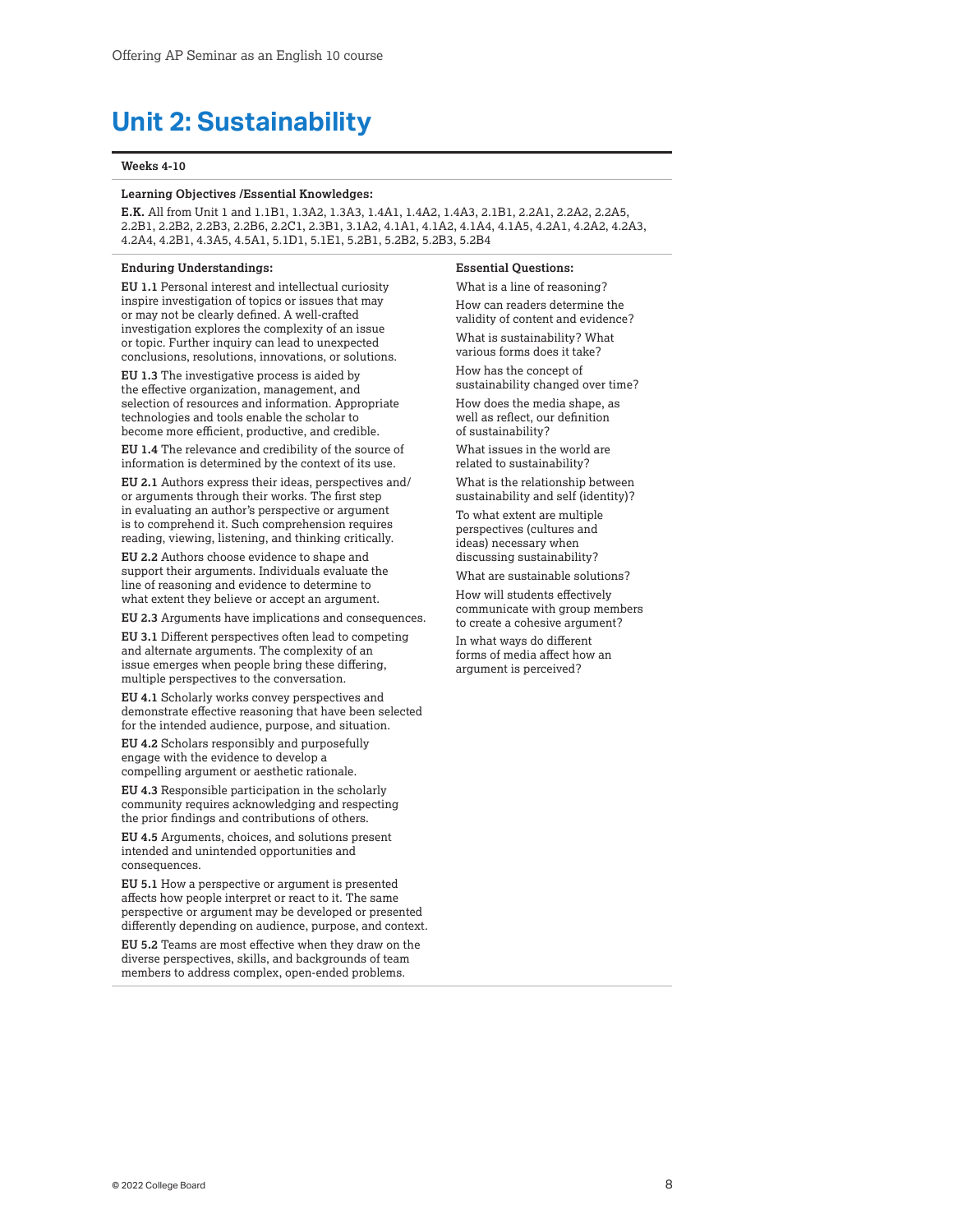#### **Assessments**

#### **Formative Assessment:**

- *Discussions (in-class and online)*
- *Practice End-of-Course Exam (Parts A and B)*
- *RAVEN worksheets*
- *Team-building activities*
- *Brainstorming (individually and in groups)*

#### **Learning Plan**

- 1. Students will view a photograph of Adam Frus's ["How Much is Left?"](http://frusglass.com/bio-and-contact.html) glass artwork which will elicit discussion regarding the Earth's natural resources.
- 2. Instructor will lead students through the complexities of lenses and perspectives, using the analogy of a dinner party involving a wide variety of "guests." Students will create hypothetical perspectives/stakeholders.
- 3. As students learn about line of reasoning, they will read the Fox Business article ["Why](https://www.foxbusiness.com/features/why-people-opt-against-going-green)  [People Opt Against Going Green"](https://www.foxbusiness.com/features/why-people-opt-against-going-green) and create an outline of the argument.
- 4. As a time to practice line of reasoning, students will work with a partner to create another outline of BBC article [Plastic Pollution](https://www.bbc.com/news/science-environment-45043989) in order to show their understanding of creating an argument.
- 5. Students will read the article about [Autonomous Vehicles](https://thefuturescentre.org/articles/11010/what-will-autonomous-vehicles-mean-sustainability) and relate it to sustainability. Through the ICE method (Introduce, Cite, Explain), students will practice writing paragraphs about sustainability and autonomous vehicles.
- 6. Students will synthesize the article [Communication and Sustainability in Social Media](https://elearning.scranton.edu/resource/business-leadership/communicating-sustainability-in-social-media)  with the article about [Corporate Social Responsibility. S](http://theconversation.com/what-is-corporate-social-responsibility-and-does-it-work-89710)tudents will compare and contrast perspectives. Students will create a "dinner conversation" for different "guests" represented in the articles.
- 7. As students practice evaluating the credibility of sources, they will consider Alex Borach's blog entry titled ["Sustainability: Building a Consensus Between Liberals and](https://zorach.wordpress.com/2010/06/25/sustainability-building-a-consensus-between-liberals-conservatives/)  [Conservatives."](https://zorach.wordpress.com/2010/06/25/sustainability-building-a-consensus-between-liberals-conservatives/) Students will choose to either critique or defend the credibility of this source as they search for evidence of bias.
- 8. Finally, students will reflect on the unit theme and read a portion of Henry David Thoreau's *[Walden](http://xroads.virginia.edu/~hyper/walden/hdt02.html)*. This prompts students to consider individual responsibility.
- **<http://www.yalescientific.org/2016/03/documentary-review-racing-extinction/>** 9. Students will read and watch the following: Short review/article and Discovery Channel film about the power humans have and abuse of planet earth to examine our culture as it is racing to extinction.
- 10. Before embarking on the journey of the summative assessment, students will explore each of the following resources and take a short quiz comparing and contrasting MLA and APA format.
	- 1. **[https://www.roanestate.edu/owl/MLACitations.htm](http://www.roanestate.edu/owl/MLACitations.htm)**
	- 2. **<https://ccconline.libguides.com/c.php?g=242137&p=1609872>** (Has information for APA style as well)
	- 3. **<http://irsc.libguides.com/mla/whattoinclude>**
- 11. Students will now complete a practice Performance Task 1 with Sustainability in mind. The project consists of a research-based argument essay, presentation, and oral defense.
- 12. As students gather sources and information related to their team topic, they will use the Source Notes page to ensure that evidence and sources are organized as well as properly formatted (in MLA or APA style).

### **Summative Assessment:**

- *Problem-Based Argumentative Essay*
- *Solution-Based Presentation & Oral Defense (Team)*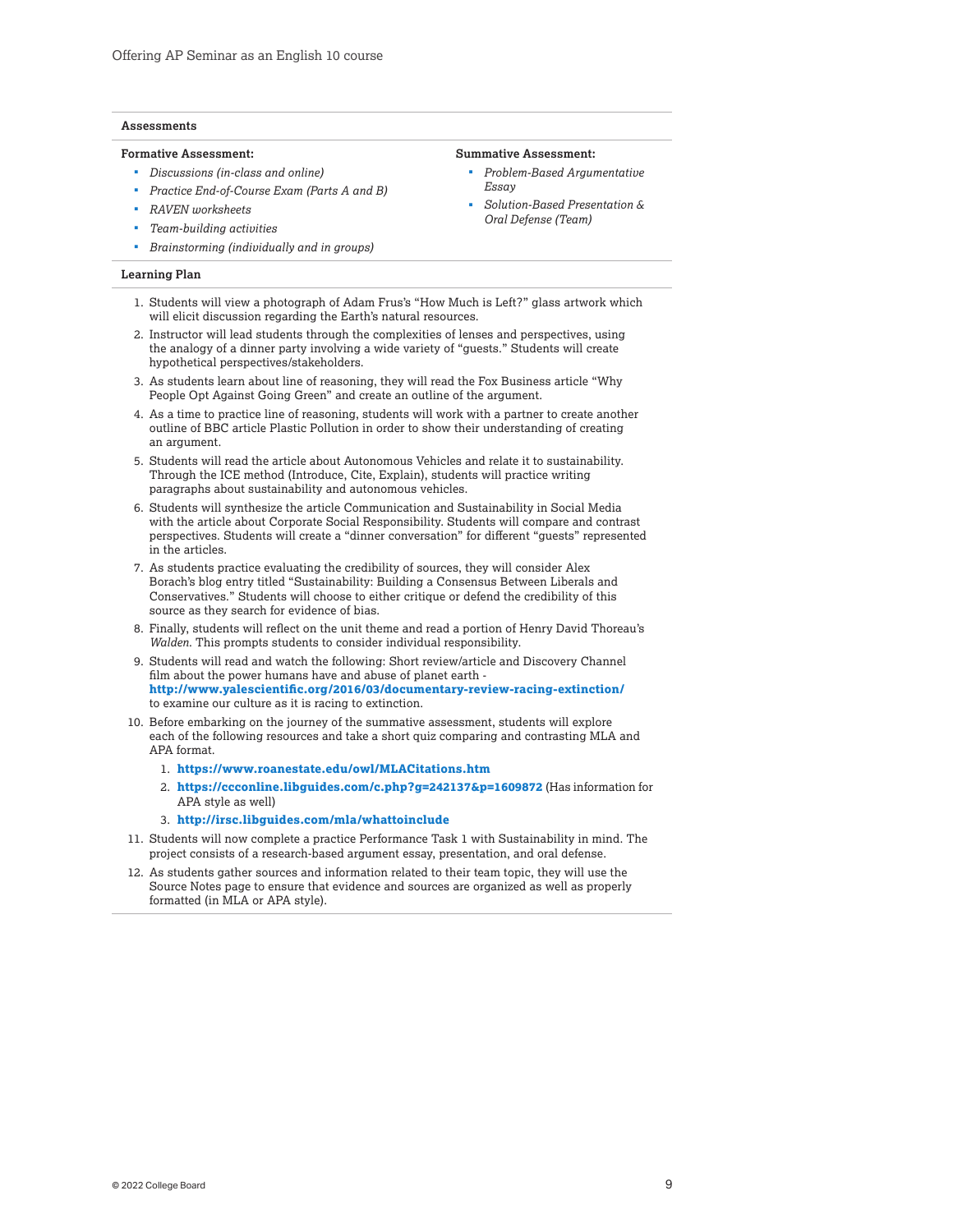#### **Summative Assessment**

Your summative assessment for this unit is comprised of:

1. Sustainability Research Report

1200-word argumentative essay on a specific topic under the umbrella of media. Your essay will acknowledge varying perspectives and showcase research through at least one lens.

2. Sustainability Solution-Based Team Presentation

An 8-10 minute in-class presentation during which each team presents a problem-solution type of argument about a sustainability related issue. While each individual's essay focused on a different lens, the presentation will synthesize different perspectives and incorporate evidence from all students' research/knowledge as well as further evidence gathered.

3. Oral Defense

Each team member will be asked one question related to his/her research or to the collaborative process of the team. These questions will be asked at the end of the presentation.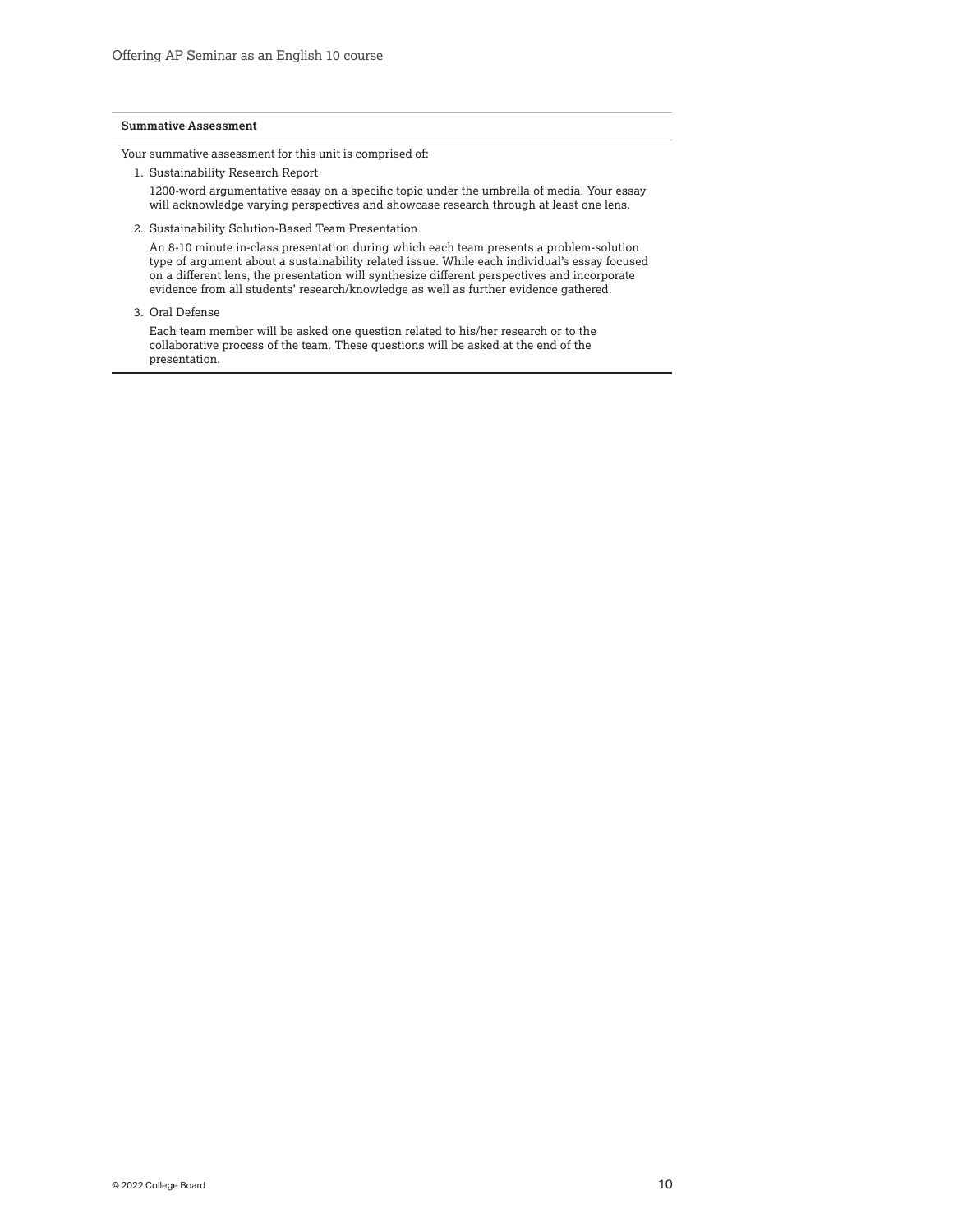# <span id="page-10-0"></span>**Unit 3: (In)Justice and Power**

#### **Weeks 11-17**

### **Learning Objectives /Essential Knowledges:**

**E.K.** All from Unit 1, Unit 2, and 1.1B2, 1.2A3, 1.5A1, 2.2A3, 2.2A4, 2.2B4, 2.2B5, 2.3A1, 3.2A1, 3.2A2, 4.1A3, 4.1A6, 4.1A7, 4.1A8, 4.1A9, 4.4A1, 5.1A1, 5.1A2, 5.1B2, 5.1B3, 5.1C1, 5.1C3, 5.2A1, 5.3A1, 5.3A2, 5.3B2

#### **Enduring Understandings:**

**E.U. 1.1** Personal interest and intellectual curiosity inspire investigation of topics or issues that may or may not be clearly defined. A well-crafted investigation explores the complexity of an issue or topic. Further inquiry can to unexpected conclusions, resolutions, innovations, or solutions.

**EU 1.2** Strengthening understanding of a concept or issue requires questioning existing ideas, using what is known to discover what is not known, and making connections to prior knowledge.

**E.U. 1.5** There are multiple ways to investigate questions, problems, and issues. Methods should be aligned with the purpose of the inquiry.

**E.U. 2.2** Authors choose evidence to shape and support their arguments. Individuals evaluate the line of reasoning and evidence to determine to what extent they believe or accept an argument.

**E.U. 2.3** Arguments have implications and consequences.

**E.U. 3.2** Not all arguments are equal; some arguments are more credible/valid than others. Through evaluating others' arguments, one's own arguments can be situated within a larger conversation.

**E.U. 4.1** Scholarly works convey perspectives and demonstrate effective reasoning that have been selected for the intended audience, purpose, and situation.

**E.U. 4.4** Forming one's own perspective and reaching new understandings involve innovative thinking and synthesis of existing knowledge with personally generated evidence.

**EU 5.1** How a perspective or argument is presented affects how people interpret or react to it. The same perspective or argument may be developed or presented differently depending on audience, purpose, and context.

**E.U. 5.2** Teams are most effective when they draw on the diverse perspectives, skills, and backgrounds of team members to address complex, open-ended problems.

**E.U. 5.3** Reflection increases learning , self-awareness, and personal growth through identification and evaluation of personal conclusions and their implications.

### **Essential Questions:**

What is justice? When is it justified to challenge the established norms and existing powers?

How can various forms of media inspire people to act for change?

Who gets to tell the story of a conflict?

What sources can I explore that will enhance my understanding of true justice? Does true justice exist?

What are the consequences of effective and ineffective leadership?

How do competing interests influence how power is distributed and exercised?

To what extent do gender, socioeconomic status and ethnic/ cultural background influence justice received/given?

How do the ideals of a leader shape the overall climate of a society? How is trust built in a leader? In a failing government?

How can citizens know that the decisions made by their leaders are, in fact, for the "greater good"?

What role does each of us play in achieving or implementing justice?

How do you create a valid argument that incorporates a wide range of lenses and perspectives while staying true to your own perspective?

#### **Assessments**

#### **Formative Assessment:**

- *Discussions (in-class and online)*
- *Class in America Activities*
- *9 Resources Interviews and Reflection*
- *Practice End-of-Course Exam (Parts A and B)*

#### **Summative Assessment:**

- *(In)Justice Individual Written Argument*
- *Solution-Based Individual Multimedia Presentation & Oral Defense*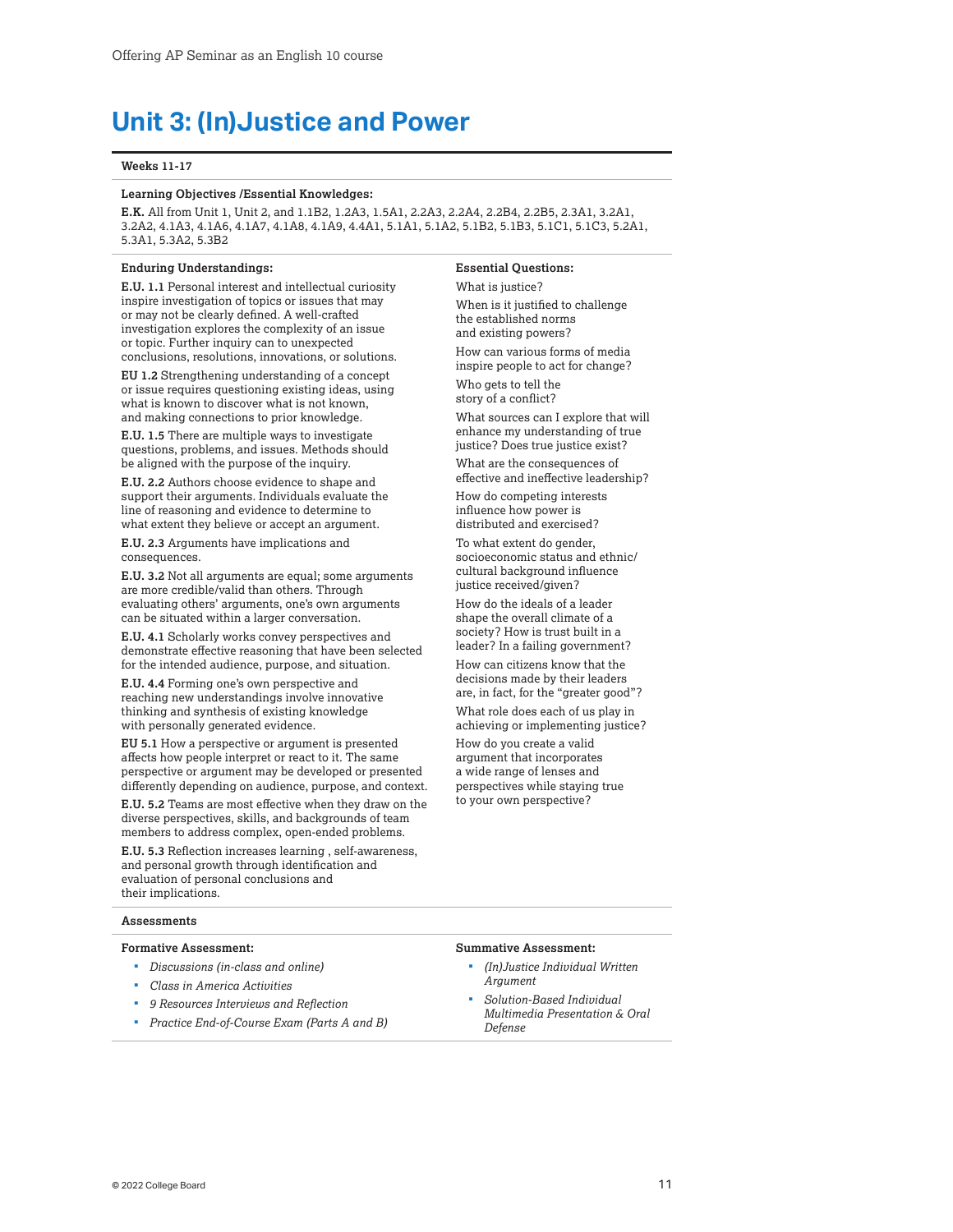#### **Learning Plan**

Activities/Tasks:

- 1. Students will create a classroom slides presentation about what power and ambition mean to them that incorporates student generated sources from the practiced databases. Students should prove they know how to navigate the databases individually at this point. Students will provide MLA or APA formatted Works Cited entries for each article they choose.
- 2. Students will read the myth *Daedalus and Icarus* and study the *Landscape with the Fall of Icarus.* Students will focus on questioning techniques and what arguments can be made about power and ambition in relation to the myth and painting.
- 3. Students will practice citations in both MLA and APA format using the "American Dreamers" article from TIME magazine which discusses immigration laws and DACA specifically through the story of Corina Barranco.
- 4. Students will map out the line of reasoning Old Major presents in an excerpt from *Animal Farm* by George Orwell. Students will assess to what extent his speech is valid and to what extent it is persuasive.
- 5. Students will read and summarize excerpts from *Henry David Thoreau's "Civil Disobedience."*  Each summary must be 12 words or less. This is an exercise meant to push students to write in a concise manner.
- 6. Students will read "What videos can't show: Black lives and police violence," an article published by the Commonweal Foundation. Gary Gutting prompts readers and ALL citizens to push for further evidence collection, comparison, and analysis. Students will practice paraphrasing, summarizing, and offering commentary on various parts of the article. Students will also need to include in-text citations for paraphrasing and summarizing components by providing author information and paragraph numbers.
- 7. Students will watch and answer questions on "A Prosecutor's Vision for a Better Justice System." This is Adam Foss's TED Talk which aims to start the discussion about what proper rehabilitation looks like for non-violent, juvenile offenders.
- 8. Students will watch "How America's Public Schools Keep Kids in Poverty" which is a TED Talk from Kandice Sumner. She addresses some of the historical and current flaws in the education system.
- 9. Assign the article of the week, "Why Some People Are Most Likely to Succeed" by Jeffrey Kluger. Students will complete a Cornell Notes Sheet, practicing Part A of the End-of-Course Exam with the article.
- 10. Next, students will be introduced to the 9 resources needed in order to be successful according Ruby K. Payne. Students will watch an episode from Class in America: People Like Us and assess which resources each person has access to. To take a closer look as to how these resources make an impact in individuals' lives, students will self-reflect and then interview 2 family members about which of the resources they had access to growing up. Students will then draw conclusions as to which of the 9 resources are most important and what happens when someone doesn't have access to specific resources.
- 11. Students will read "A Letter to my Nephew" by James Baldwin and think about the essential question: To what extent do gender, socioeconomic status and ethnic/cultural background influence an individual's perceived and actual power? Students will determine where the power struggle lies in American society. What are some of the intended and unintended arguments made within the letter?
- 12. Students will consider the painting by Joseph Mallord William Turner, Slave Ship (Slavers Throwing Overboard the Dead and Dying, Typhoon Coming On), 1840, oil on canvas, (Museum of Fine Arts, Boston). Students will decide Turner's argument.
- 13. Students will jigsaw articles on The Stanford Prison Experiment and The Milgram Experiment and explore the dangers of following a leader
- 14. Throughout the unit, students will analyze and comment on various quotes, comics, and video clips pertaining to the topics of Power and Ambition, including but not limited to: Lao-Tzo Thoughts from the Tao-te Ching, presidential candidates, past presidents and world leaders.
- 15. Optional: Students can explore *The Experimenter*, found on Netflix, on their own to further their understanding of The Stanford Prison Experiment and The Milgram Experiment.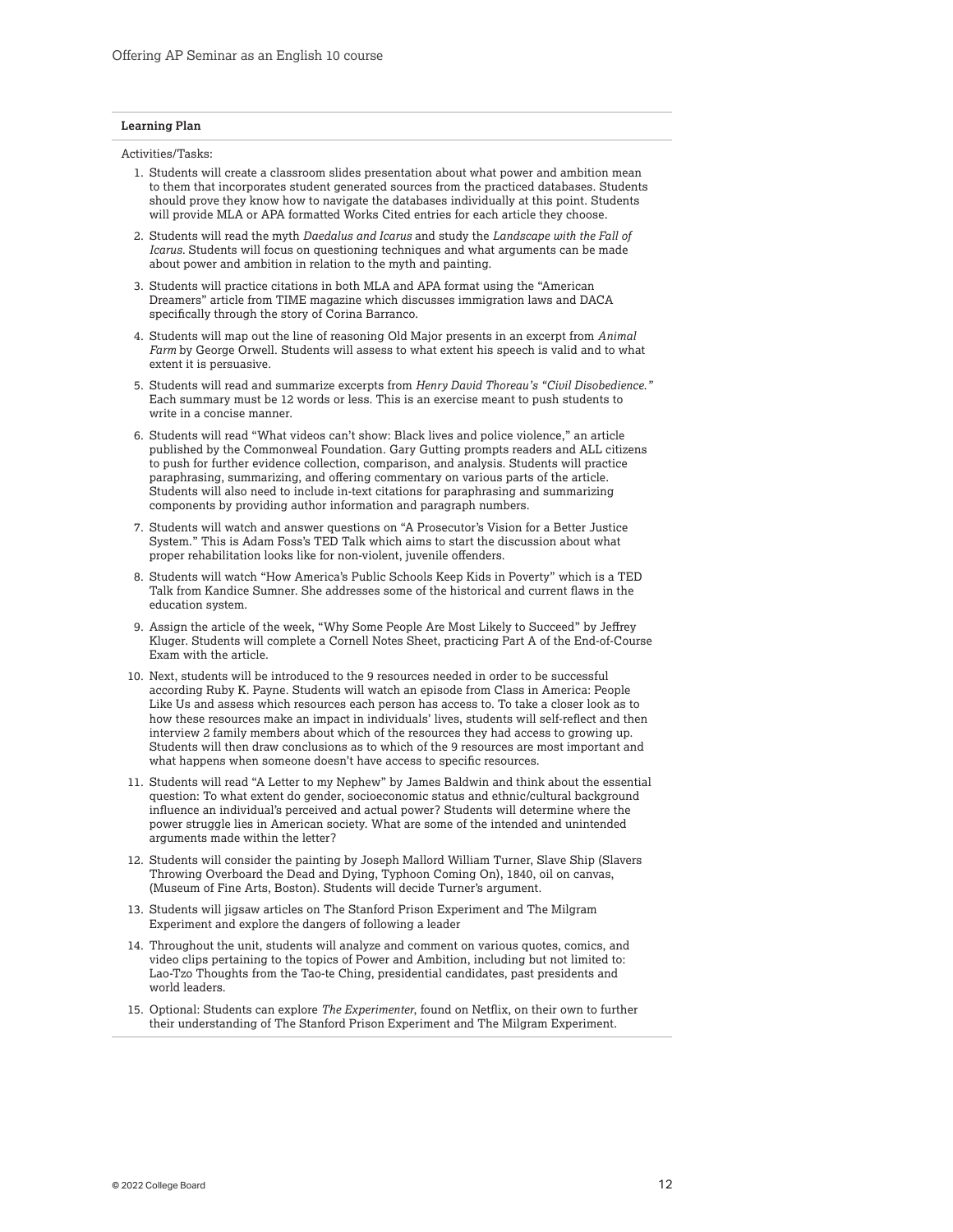#### <span id="page-12-0"></span>**Learning Plan** *(Continued)*

- 16. Students will complete the (In)Justice and Power Project which consists of an Individual Written Argument and an Individual Multimedia Presentation. As students gather sources and information related to their topic, they will use the Source Notes page to ensure that evidence and sources are organized as well as properly formatted (in MLA or APA style). Students will synthesize the various perspectives present in their own research and create a cohesive argument to present.
	- **•** reading articles and research studies
	- reading foundational, literary, and philosophical texts; viewing and listening to speeches, broadcasts, and/or personal accounts
	- and experiencing artistic works and performances

#### **Summative Assessment**

Your summative assessment for this unit is comprised of:

1. Individual Written Argument

A 2000-word essay in which you define the term power or ambition. Your essay may take one of several forms in order to convey your understanding about some idea or thing. It is your personal definition based on your research and consideration of multiple perspectives.

2. Individual Multimedia Presentation & Oral Defense

A 6-8 minute in-class presentation delivered individually which involving presenting various solutions to your justice-related problem. You will need to use PowerPoint, Google Slides, Prezi, or a similar mode of delivery. After your presentation, you will be asked two questions as part of the oral defense portion of the project.

# **Unit 4: Performance Task 1: Team Project and Presentation (20%)**

### Tentative Due Dates: January 18 (IRR) and February 6 (TMP)

Students work in teams of three to five to identify, investigate, and analyze an academic or real-world problem or issue. Each team designs and/or considers options and evaluates alternatives; develops a multimedia presentation to present the argument for their proposed solution or resolution; and provides a defense to questions posed by the teacher.

This task consists of two components: (1) Individual research report and (2) Team multimedia presentation and oral defense.

# **Unit 5: Performance Task 2: Individual Research-Based Essay and Presentation (35%)**

## Tentative Due Dates: March 27 (IWA) and April 18 (IMP)

Students will be given a minimum of 30 in-school work days for Task 2.

 defense. The release date for the source material is January 2. Students are allowed 30 school The College Board will release cross-curricular source material representing a range of perspectives focused on a single theme or topic. Students will use these texts to identify a research question of their own; conduct research; analyze, evaluate, and select evidence to develop an argument; and present and defend their conclusions. The final paper must refer to and incorporate at least one of the provided sources. This task consists of three components: (1) Individual written argument, (2) Individual multimedia presentation, and (3) Individual oral days to prepare the written report and multimedia presentation. Students have 30 school days to complete their research, compose their essays, and develop their presentations.